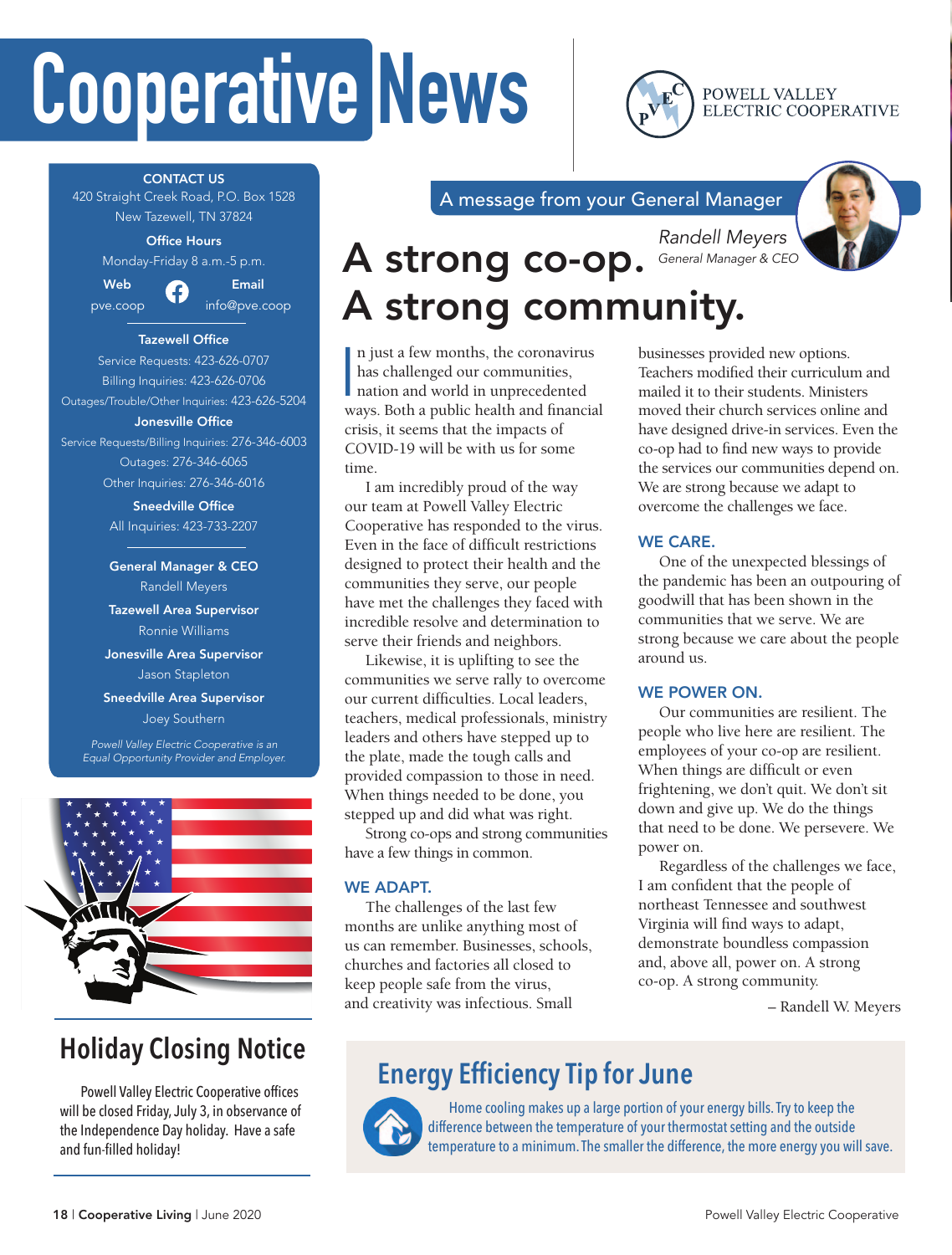### Local Students Earn Electric Co-op College Scholarships

hree area students have each<br>
earned \$1,000 college scholarship<br>
awarded by the Education<br>
Scholarship Foundation of the Virginia, earned \$1,000 college scholarships awarded by the Education Maryland & Delaware Association of Electric Cooperatives. They are:

- **Robert Burchett** of Jonesville, Va., a student at Lee High School.
- **Rylie Davis** of Tazewell, Tenn., a student at Claiborne High School.
- **Thomas Justice** of Cumberland Gap, Tenn., a student at Cumberland Gap High School.

The students were eligible for consideration because their parents are members of Powell Valley Electric Cooperative.

"We commend these students on their outstanding academic achievements," says Russell G. "Rusty" Brown, chair of the VMDAEC Education Scholarship Foundation Committee and vice chairman of the board of directors at Northern Neck Electric Cooperative. "Our electric cooperatives are delighted to provide support to these worthy students, as they represent a future generation of leaders in their communities."

Recipients are chosen based on a competitive screening process that considers both financial need and academic achievement. Applicants must be graduating seniors from either high school or home school in 2020.

**VMDAEC Education** 

They must also provide evidence of their acceptance into a post-high school educational institution or program. These grants can be used to pay for tuition, fees and books.

This year, the Foundation awarded 57 Worth Hudson scholarships to students who live in areas served by electric cooperatives in Delaware, Maryland and Virginia. The scholarships are named in honor of Hudson, the Foundation's first chairman.

Since 2001, the Foundation has provided approximately 780 scholarships totaling more than \$740,000 to aspiring college students as well as to the next generation of electric lineworkers.

The Foundation is funded through tax-deductible donations and bequests from individuals, proceeds from benefit fundraising events and CoBank's Sharing Success Program.



### eScore Self Audit

The eScore Self Audit is a home evaluation tool that allows customers to take an active role in saving energy in their homes. The tool assesses the home's energy use and then provides information on how to lower electric bills by becoming more energy efficient.

Complete the online audit and receive a personalized report to help identify opportunities to improve your home's energy efficiency. The report includes an action plan with suggested home improvements.

A free energy savings kit is mailed to all participants within 4-6 weeks of completion of the eScore Self Audit. The eScore Self Audit can be accessed by going to 2eScore.com and selecting the "eScore Self Audit" link on the right-hand side of the page or you may pick up a paper self-audit at your local PVEC office.

### **Safety Tips**

From Sneedville Area Supervisor Joey Southern



Most dads love power tools, and they're easy to find and order online. Help the father in your household celebrate Father's Day with the gift of a new tool − and some advice for using it safely.

Here are a few common-sense precautions to take when using electric tools:

• Read the instructions that come with the tool. Even if you have used similar tools in the past, heed safety warnings.

• Equip the garage, basement and outdoor outlets with ground-fault circuit interrupters before starting work in those areas. GFCIs can prevent a tool-user from getting shocked or even electrocuted, especially in areas that are prone to dampness.

• Inspect tools — even new ones — before and after using them. Wear and tear can damage tools. Damaged tools can catch on fire or malfunction in a way that can harm the user.

• Don't use power tools near gasoline, paint thinner or any other flammable liquids.

• Clean-up work areas so sawdust, shavings and other debris don't become a fire hazard.

### **We Need Your Current Phone Number**

Please check the phone number listed on the detachable portion of your electric bill to make sure it is correct. We need your



updated phone number to ensure that we continue to provide you with the most efficient service. To update your phone number, please choose one of the following options:

1. Enter your correct phone number on the bottom portion of your electric bill and return the stub when making your payment.

2. Call your local PVEC office and one of our customer service representatives will be happy to help you make this change.

3. Visit billing.pve.coop. If you currently have a User ID, simply click on "My Account" then "Account Profile." If you do not have a User ID, you will be required to create one.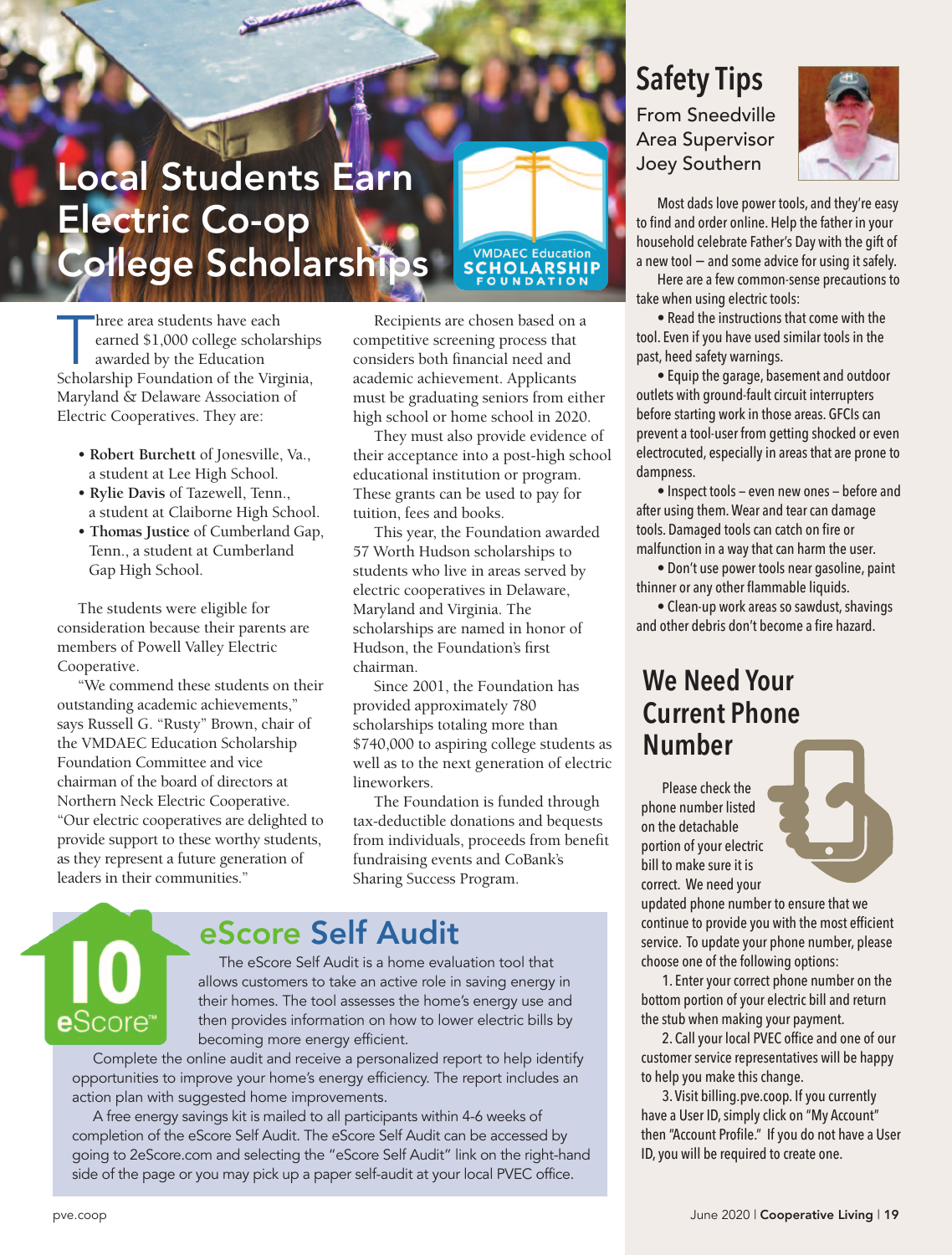### Electric Utilities and Environmental Groups Join Forces on an Innovative Energy Future

by Paul Wesslund

When it comes to electricity, it's<br>light, we can reveal surprising ways to<br>light, we can reveal surprising ways to time to think bigger. By looking at electricity in a new make our lives better — from saving money to helping the environment.

Keith Dennis agrees with this approach. He works as vice president of consumer-member engagement for the National Rural Electric Cooperative Association. Over the past four years, he has been part of a group promoting an approach to electricity that unites utilities and environmental advocates; redefines the meaning of energy efficiency; and reduces costs. That new way of thinking is catching on.

It's called "beneficial electrification," a tongue twister that refashions our notion that electricity is something we buy to run our refrigerators and charge our phones. Instead, it's a concept that reveals new ways that energy can improve our quality of life from our everyday lives at home, to the more effective operation of the nation's electric grid.

#### ELECTRICITY AND ENVIRONMENTAL GOALS

Dennis explains beneficial electrification this way: Think about your gasoline-powered lawnmower. Maybe you love it. Maybe the size of your mowing job takes longer than a battery lasts. On the other hand, thinking through the advantages of an electric mower could uncover surprising reasons. No more gas cans to fill and store in a garage. You don't have to worry about gas fumes or yank a cord hoping the motor will start up this time. An electric mower is quieter, less intrusive on neighbors and family in the house or on the porch. From there the benefits go global. An idle mower plugged in for recharging becomes part

of the electric grid. In the future, with enough mowers plugged in, timing could be coordinated so the charging happens when people are using the least amount of electricity, maybe in the middle of the night. That would allow electric utilities to operate more efficiently, evening out electricity use over a 24-hour period. More immediately, and if you're concerned about the environmental effects of your energy use, more and more of

your electricity is being generated by wind and solar energy.

That renewable energy trend is part of what led to one of the nation's leading environmental groups to become part of the beneficial electrification movement. The National Resources Defense Council has worked with NRECA to form the Beneficial Electrification League.

In 2018, the NRDC published a report outlining a broad plan to significantly reduce greenhouse gas emissions over the next 30 years. A key part of that plan calls for using electricity for a bigger share of our energy consumption — a lot more. The NRDC plan calls for increasing the electricity's contribution to all end-use energy from about 20% today to 45% in 2050.

The NRDC sees four main ways beneficial electrification can help reduce greenhouse gases:

1. Renewable fuels are generating a rapidly growing share of electricity, which means using more electricity



emits less greenhouse gases;

2. Electric cars are more efficient at converting energy into motion, plus, the increase of renewable energy to generate electricity means a rise in the share of electric cars would lead to a drop in greenhouse gas emissions;

3. Heat pumps are far more efficient than natural gas or oil furnaces, and other electric technologies in industry and new buildings can create more efficiencies;

4. The smart grid is a way of using digital technology to coordinate electricity use across the nation's power lines. Smart thermostats, electric water heaters and even electric vehicle batteries could be linked to make the most effective use of energy.

NRDC data shows that a more aggressive pursuit of energy efficiency, renewable energy, electrification of end uses and an enhanced power grid can indeed put the U.S. on the path to cutting its greenhouse gas emissions by 80% by 2050.